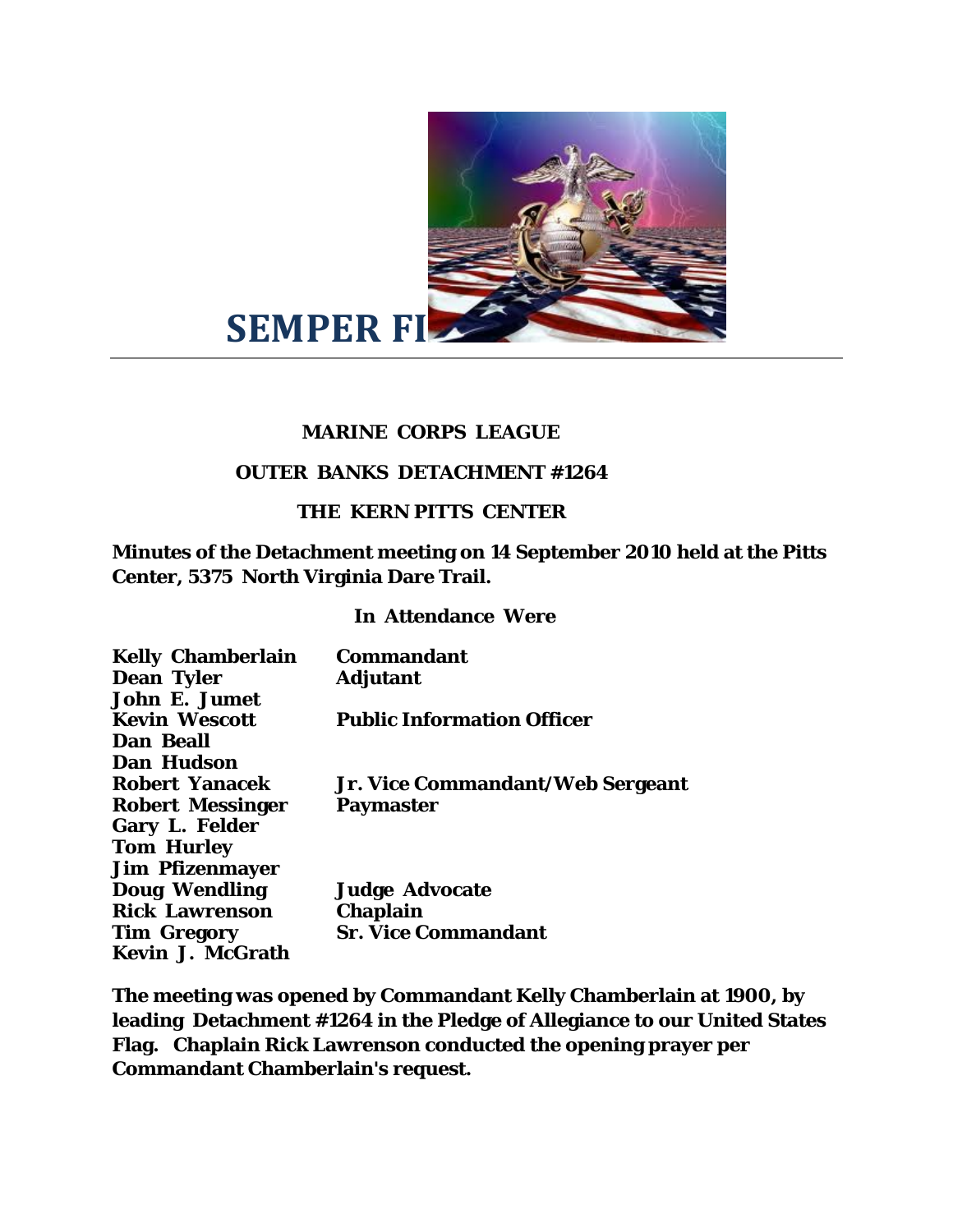**At this time Commandant Chamberlain request a report on Old Business, first by Kevin Wescott- Eagle Scout Recognition Officer, who stated he has sent out some e-mails but has not received any response at this time.** 

**Paymaster Robert Messinger at this time presented the financial report of Outer Banks Detachment #1264 as of the end of August 2010(since we do not publish our financial records on the website, it was emphasized that Detachment financial reports are open for review by any member upon request.) Robert reports the Detachment received a Thank You letter from The National Wreath Project for a donation from the Detachment. A Thank You letter from a Marine in need for a donation from the Detachment. There were donations made to Wounded Warrior and Tree of Lights, but no response has been received at this time from these donations.** 

**Commandant Chamberlain now requests New Business to be heard starting with the Judge Advocate Doug Wendling, who begins by reporting on the 2010 Marine Corps League Department of North Carolina Convention. Held in Raleigh the week 6 June thru 13 June. Judge Advocate Wendling reports that Governor Bev Perdue proclaimed the week 6 June thru 13 June as Marine Corps League week. Our Commandant Kelly Chamberlain received the Distinguished Service Award for Outstanding Leadership as the Commandant of the Outer Banks Detachment #1264 for 2008 thru 2010.** 

**Department of North Carolina Marine Corps League membership dues went from \$3.00 to \$4.00. Judge Advocate Wendling reports the meeting to be a very good convention.** 

**Now comes a report on the 2010 Marine Corps League National Convention held in Greensboro, NC. Judge Advocate Wendling reports he attended one day and this was a very bad day. As this day started out by arriving at the convention to find out that the Judge Advocate was not registered although he had pre-registered back in May. Then our Detachment had purchased a one-third page ad for the price of \$100.00 to be in the program. The ad was all wrong once the Judge Advocate was able to obtain one copy of only 500 copies of the program to look at. The Judge Advocate reports this convention to be a total messed up meeting and he had never seen anything such as this. Judge Advocate Wendling stated there were wrong uniforms all over the place being worn and dog collars being worn, so called Marines barking like dogs. All types things pertaining to Devil Dogs. What happened to the real Marines? Gary Felder took the floor after the Judge**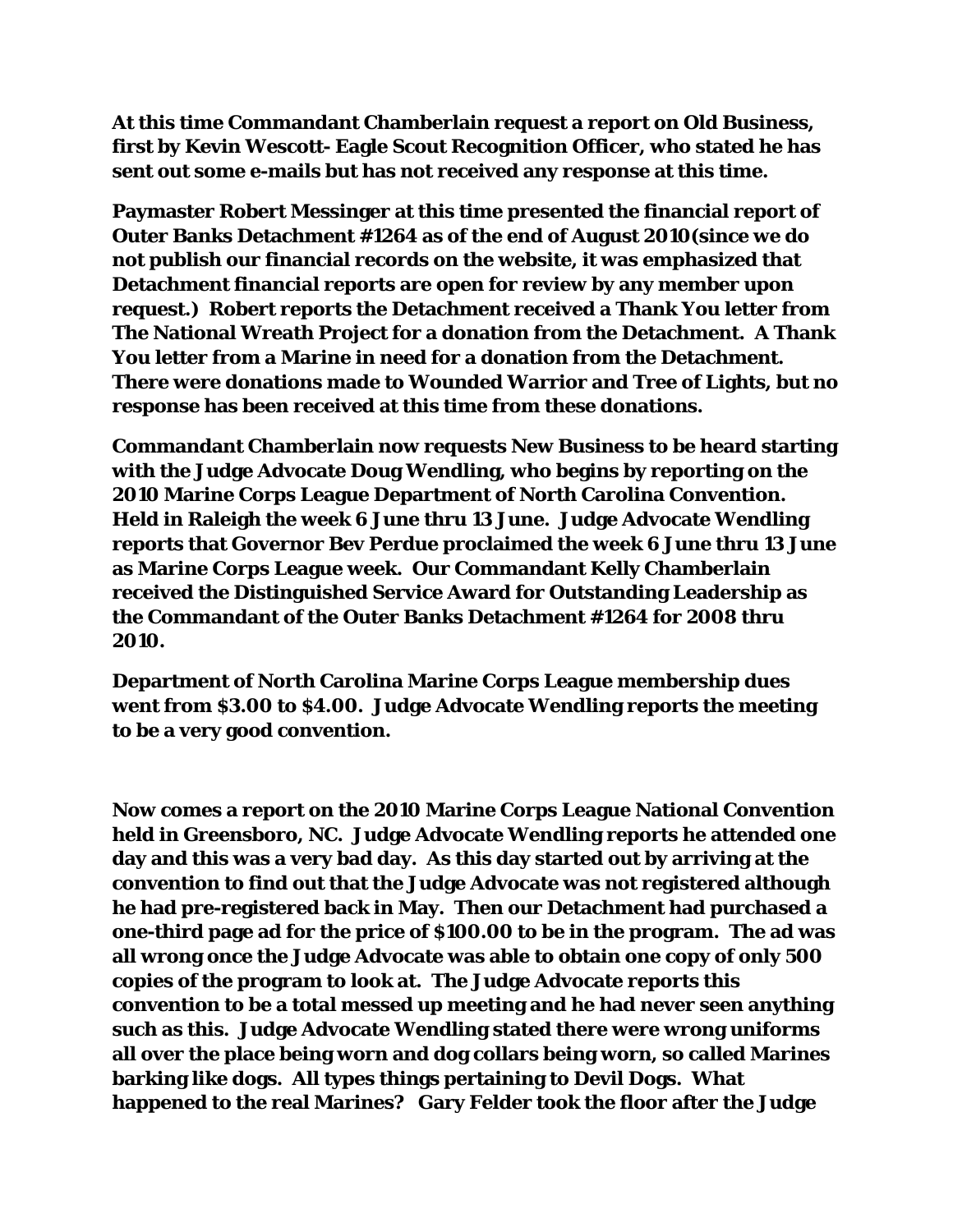**Advocate. Gary stayed a little longer at the Convention and Gary echoed the same feelings about the National Convention as the Judge Advocate did.** 

**The next new business from the Judge Advocate will be the Financial Audit of the books of Detachment #1264 in October 2010. A report will be given at the November meeting.** 

**In our next order of new business Judge Advocate Wendling would like to form a nominations committee and come up with a slate of candidates for November. As the elections will be in December. Commandant Chamberlain at this time suggested the following officers be on the nominations committee: Kelly Chamberlain, Doug Wendling, Robert Messinger, and Dean Tyler. Anyone else is welcome if they would like to volunteer. The following elected positions will be open.** 

**Commandant** 

**Senior Vice Commandant** 

**Junior Vice Commandant** 

**Judge Advocate** 

**Judge Advocate Doug Wendling will host the Marine Corps Birthday celebration on 10 November 2010 at the Currituck Club. The Judge Advocate will be getting invitations out soon.** 

**Judge Advocate Wendling for the good of the league needs someone to represent our Detachment #1264 at the fall Quarter meeting which will be held in Burlington, N.C. on 16 October 2010.** 

**The Winter Quarter meeting will be 15 January 2011 in Salsbury,N.C. at the VA Hospital.** 

**Eagle Scout Recognition Officer Kevin Wescott reports on food collection donations from The Currituck Club. Kevin has spoken with the people at The Currituck Club and they are willing to ask guests who are leaving and have unopened food if they would leave it at the fitness center or the guard shack. From there, Kevin would pick the food up and give it to the food banks in Kitty Hawk and Currituck. Kevin is going to try to work this in with the Boy Scouts.** 

**Kevin has a report on the Vietnam Moving Wall which will be in Dare County 14 October thru 18 October 2010 at Sound Park. Kevin will be setting up a Vietnam display on Saturday 16 October. This would be a good**